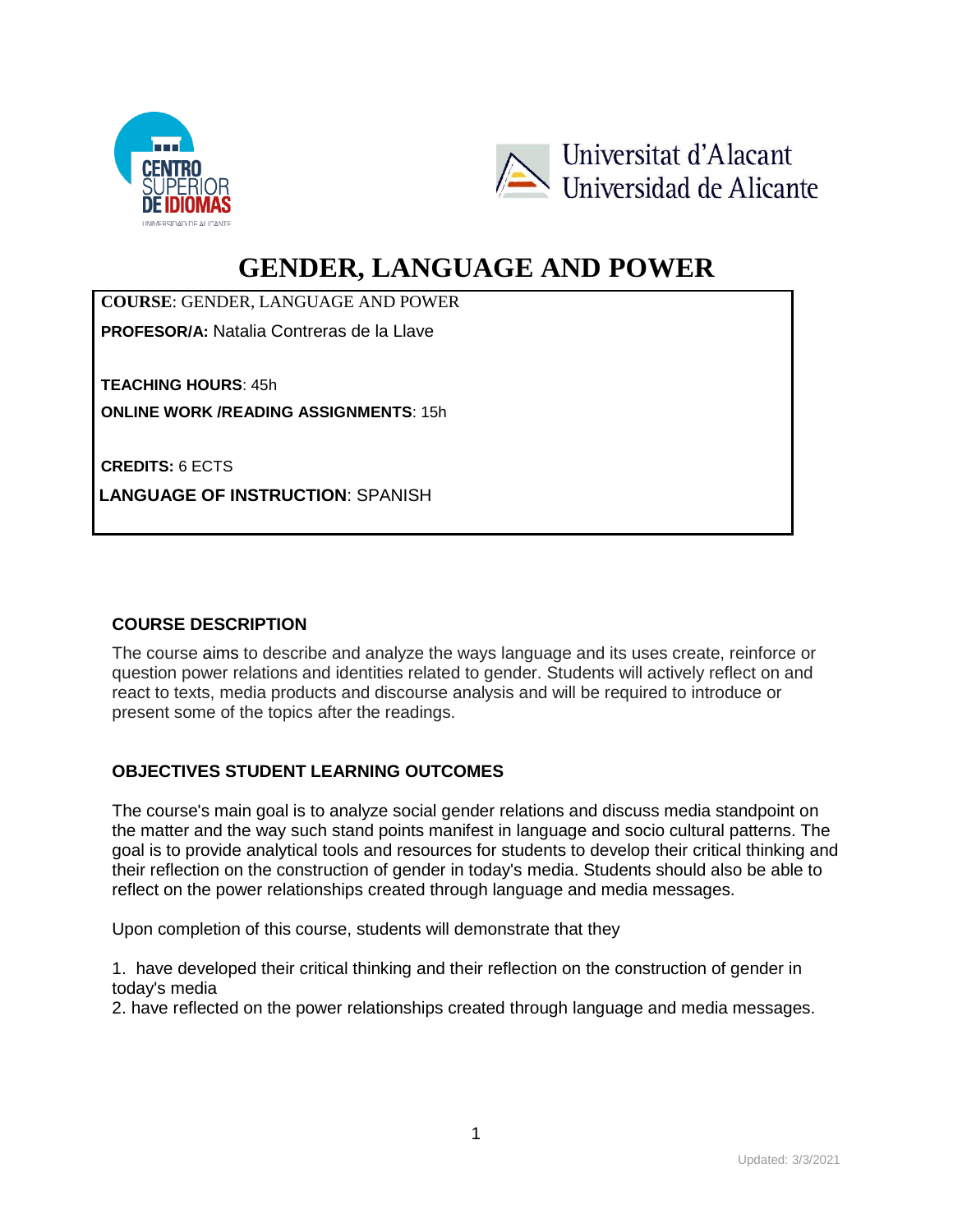# **COURSE OUTLINE**

| <b>Sessi</b><br>on | <b>Topic / Subject</b>                                                                                            | <b>Readings</b>                            | <b>Assignments Due</b>                                                                                                      |
|--------------------|-------------------------------------------------------------------------------------------------------------------|--------------------------------------------|-----------------------------------------------------------------------------------------------------------------------------|
| $\mathbf{1}$       | Course<br>Introduction                                                                                            | Syllabus; Course intro                     |                                                                                                                             |
| $\mathbf{2}$       | Gender in social<br>relations. (1).<br>Introduction.                                                              | Pg. 1-25 Ngozie Adichie<br>(2014)          | Text commentary, analysis and summary.                                                                                      |
| $\mathbf{3}$       | Gender in social<br>relations. (2)                                                                                | Pg. 25-54<br>Ngozie Adichie (2014)         | Text commentary, analysis and debate.                                                                                       |
| 4                  | Gender in social<br>relations. (3)                                                                                | Pg. 200-208<br>(Valcárcel, 2008)           | Extract glossary of key concepts of feminism                                                                                |
| 5                  | Mass media and<br>gender<br>perspective.                                                                          | Ch.8 (pg-281-316)<br><b>Kellner (2011)</b> | See video<br>https://www.youtub<br>e.com/watch?v=H<br>MEvJ3bSYa8<br>(Madonna's speech at Woman of the Year 2016)            |
| 6                  | Mass media and<br>gender<br>perspective:<br>female<br>characters and<br>representation<br>of women<br>in<br>film. | Pg. 57-70<br>Colaizzi (2007)               | Analysis of 3 representative video clips                                                                                    |
| $\overline{7}$     | Standards,<br>parameters and<br>tools for gender<br>analysis of film.                                             | Pg. 22-29<br><b>ARRANZ (2010)</b>          | <b>AGUILAR (2003),</b><br>Film analysis practice.                                                                           |
| 8                  | Mass media and<br>gender<br>perspective(2):<br>Social media<br>and publicity                                      | Valcárcel (2008)<br>Pg. 240.254            | Presentations Women and Advertising (1)<br>http://www.yolandadominguez.com/avada_portfolio<br>/accesibles-y-accesorias-2015 |
| 9                  | Mass media and<br>gender<br>perspective(2):<br>Social media<br>and publicity                                      | <b>Kellner (2011)</b><br>Pg. 247-274       | Presentations Women and Advertising (2).                                                                                    |
| 10                 | Mid-term<br><b>EXAMEN</b><br><b>PARCIAL</b>                                                                       | Mid-term                                   | Mid-term                                                                                                                    |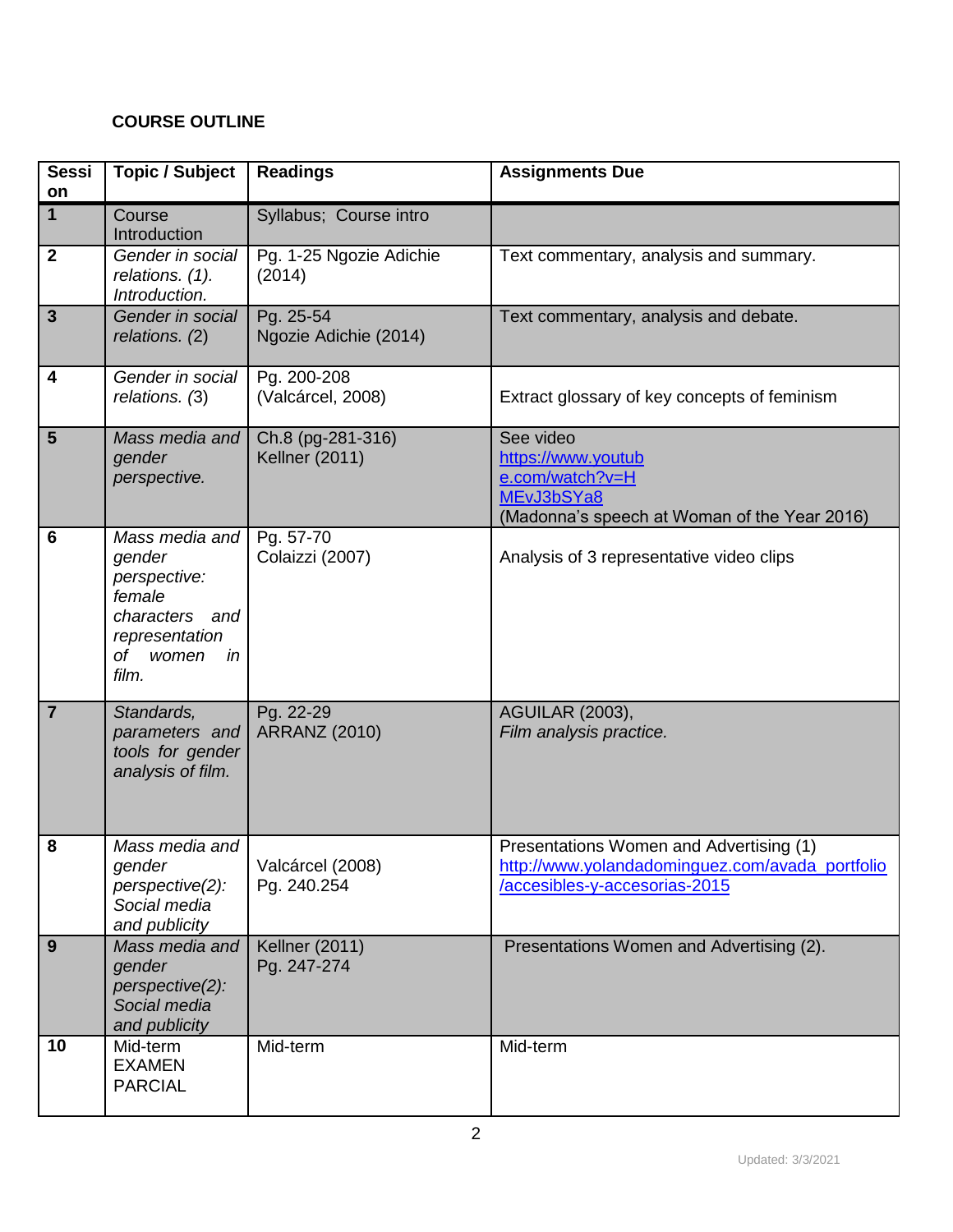| 11 | Language,<br><i>identity</i> and<br>power (1)                                            | <b>Butler (2004)</b><br>Pg. 17-33<br>https://programaddssrr.files.w<br>ordpress.com/2013/05/butler-<br>lenguaje-poder-e-<br>identidad_ocr.pdf | Text commentary and analysis.                                                                                                                                               |
|----|------------------------------------------------------------------------------------------|-----------------------------------------------------------------------------------------------------------------------------------------------|-----------------------------------------------------------------------------------------------------------------------------------------------------------------------------|
| 12 | Project intro                                                                            | Project intro:<br>- linguistic landscape and<br>gender<br><b>Or</b><br>-linguistic treatment of gender<br>in mainstream media                 | Project guidelines and first steps                                                                                                                                          |
| 13 | Class work on<br>projects                                                                |                                                                                                                                               | Class work on projects                                                                                                                                                      |
| 14 | Project<br>presentation                                                                  |                                                                                                                                               | Project presentation, discussion and peer<br>assessment                                                                                                                     |
| 15 | Project pres.                                                                            |                                                                                                                                               | Project presentation, discussion and peer<br>assessment                                                                                                                     |
| 16 | Gender and<br>power. Gender<br>violence and its<br>treatment in the<br>media.            | Valcárcel (2008)<br>Pg. 255-268                                                                                                               | See documentary, La mujercosa de hombres.<br>http://www.rtve.es/alacarta/videos/50-anos-de/50-<br>anos-mujer-cosa-hombres-isabel-coixet/3233953/<br>Task - film commentary. |
| 17 | Gender and<br>power. Gender<br>violence and its<br>treatment in the<br>media $(2)$       | Valcárcel (2008)<br>Pg. 268-283                                                                                                               | See film "Te doy mis ojos" ("Take my eyes") Dir.<br>Icíar Bollaín (2003)                                                                                                    |
| 18 | Gender and its<br>connections to<br>social justice,<br>equity work and<br>racial issues. | Fragment selection:<br>postcolonial feminism and<br>language, raciolinguistics,<br>intersectionality, etc.                                    | Text commentary and analysis.                                                                                                                                               |
| 19 | <b>Fianl Projects</b>                                                                    |                                                                                                                                               | <b>Presentations of Final Project</b>                                                                                                                                       |
| 20 | FINAL EXAM                                                                               | FINAL EXAM                                                                                                                                    | FINAL EXAM                                                                                                                                                                  |